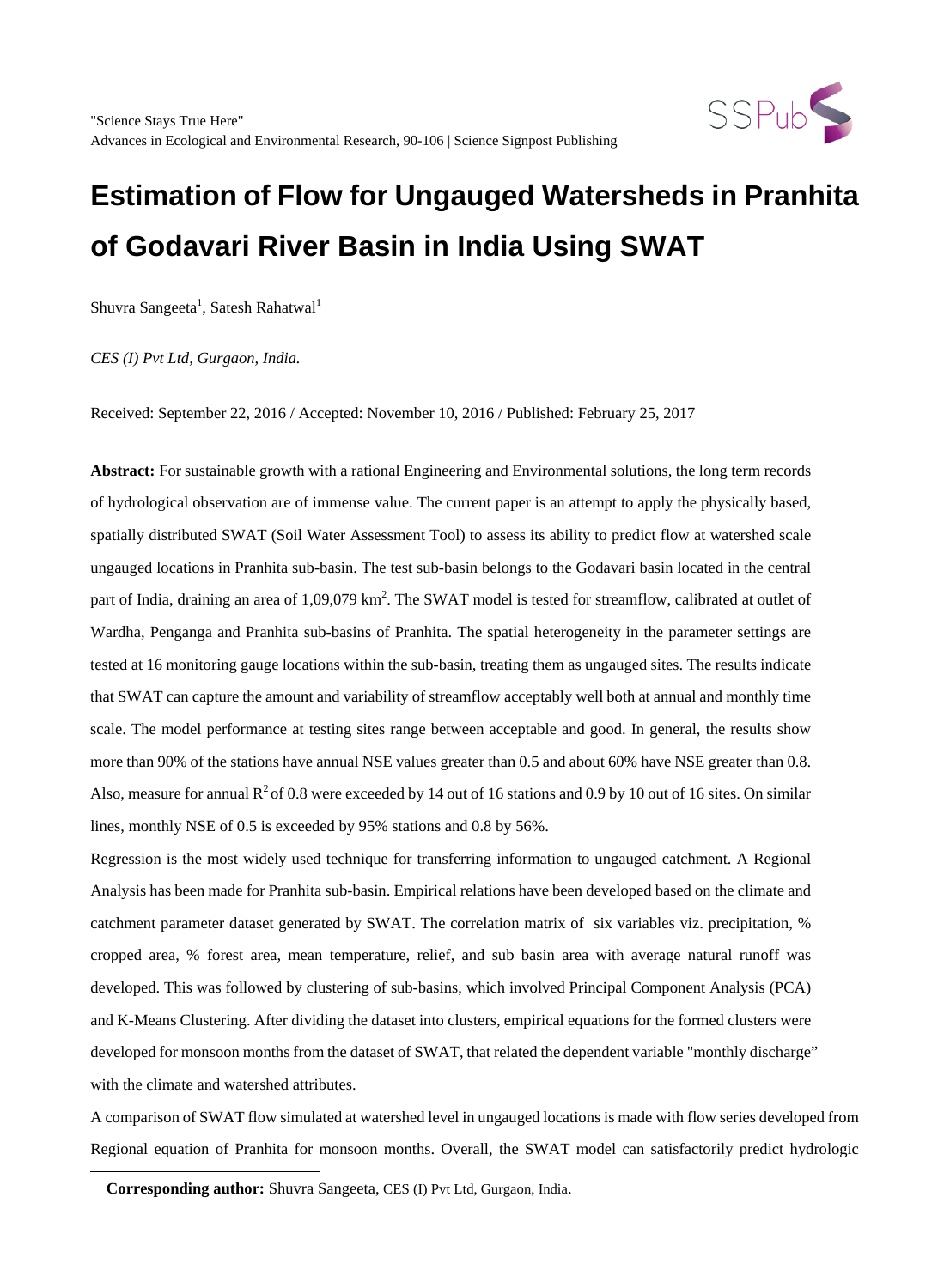budget for the ungauged basins in Pranhita with calibration at basin scale using both the approaches. The Regression based hydrogical response gives a lower NSE as compared to the direct SWAT output. However, the ease of applicability of Empirical equation makes it a viable alternative to adopt for small watersheds, in the absence of other suitable technique.

**Key words:** Hydrological Budget, sub-basin, ungauged, Godavari, assessment, watershed, Cluster, simulation, prediction

# **1. Introduction**

The long term records of hydrological observation are a prerequisite to the design of water resource structures and a key to solution of environmental problems. The assessment of long term flow series is often faced with inadequate or non-available information records. This calls for a need of Regional studies which involves extrapolation of flow records from gauged to ungauged basin. In view of tremendous spatio-temporal heterogeneity of climatic and landscape properties, this remains fraught with considerable difficulties and uncertainties. Various approaches have been adopted to extrapolate flow records such as relating drainage basin and climate attributes to predict hydrological response, use of measurements by remote sensing, application of process based hydrological models with or without specifying the climate inputs. A number of regional analysis have related watershed attributes to one aspect of response such as flood frequency (NERC, 1975) or to unit hydrograph parameters (Burn and Boorman, 1993). However, for design of storage and irrigation supply structures, long term series of hydrologic response is of interest. This calls for a need to make prediction of basin response with water balance models. The research sought to relate the parameters of monthly water balance model to drainage basin attributes in a region have met with limited success. Vandewiele et al (1995) derived the parameters of a monthly water balance model using kriging and found good results for ungauged catchments. Tung et al (1997) recommended the use of multivariate statistical methods which can account for the correlation structure among the watershed model parameters. The analysis by Fernandez et. al. (2000) showed that the regional relation for watershed model parameters with basin characteristics did not lead to improvement in calibration of watershed at ungauged sites. Merz and Bloschl (2003) showed that the best regionalization method are the use of average parameters of immediate upstream and downstream neighbours and regionalization by kriging. T S. Kokkonel et. al. (2003) investigated the approach to daily streamflow prediction and noted that the relationship between model parameters and physical catchment descriptors can result in a significant decrease in model performance. They further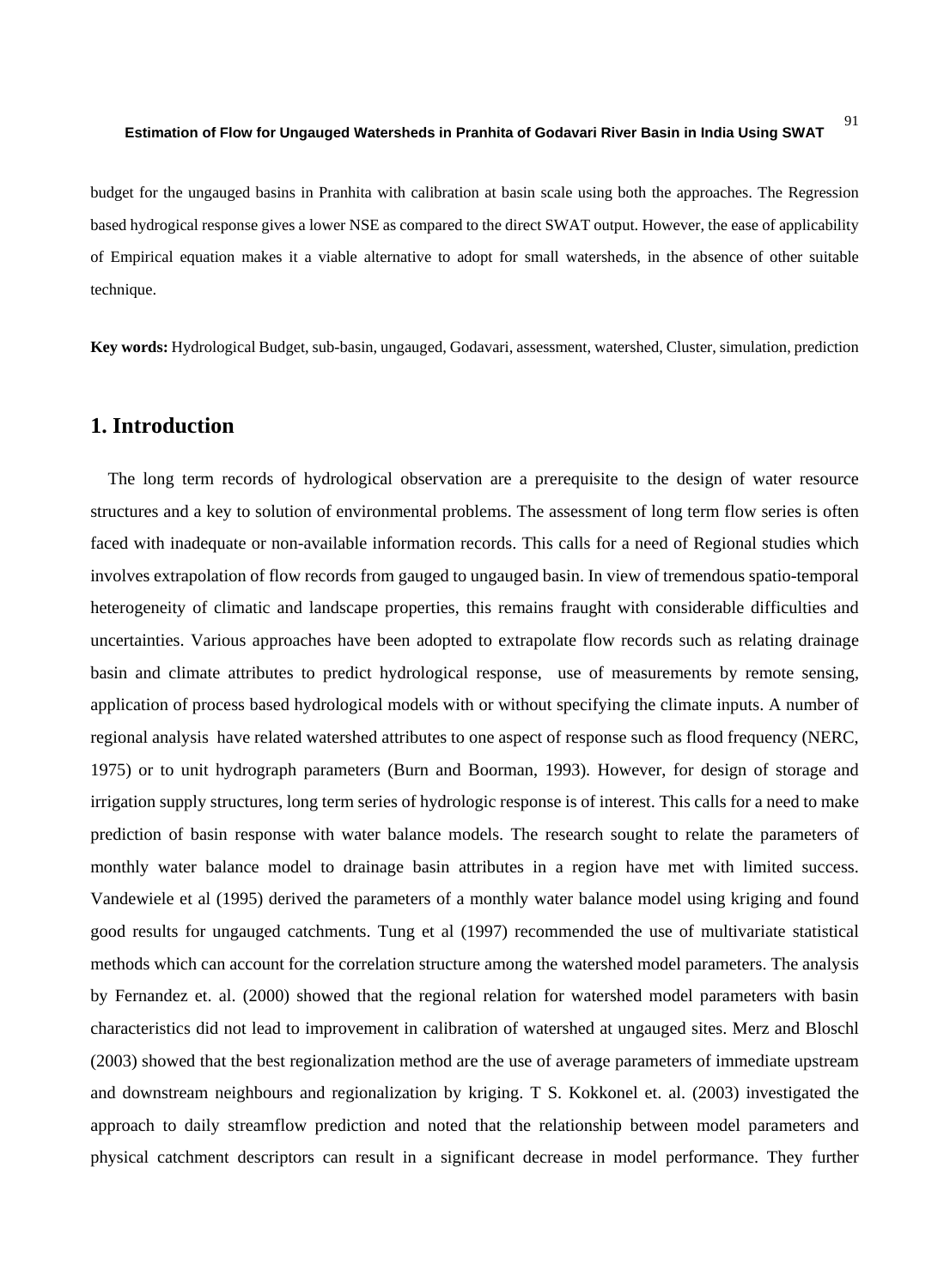suggested that if a gauged catchment resembles ungauged catchment in a sense of hydrological behaiour, the entire set of parameters from gauged catchment should preferably be adopted instead of deriving quantitative reltionships between catchment descriptors and model parameters. The study by D. A. Post et al (1999) showed that for daily streamflow prediction, the relationship between model parameters and landscape attributes showed mixed results. He concluded that better understanding of hydrological controls are needed to improve prediction. The approach for extrapolation of response information from gauged to ungauged basins using global average and regression based parameters by Gitau et al ( 2010) reported regionalized parameter sets for the SWAT model can be used for making satisfactory hydrologic response predictions in ungauged watersheds. Another method to assess unavailable flow has been made through measurements by satellite radar altimetry (Sun et al. 2010, 2012). Each of the approaches carry a number of limitations pertaining to inadequacy of the models or estimation methods, inadequate representation of critical processes governing the basin response and incomplete specification relating to properties of basin and climate inputs. The uncertainty gets further compounded due to the impact of human induced changes to the land surface and climate, occurring at the local, regional and global scale. Due to conceptual simplification, the models need to be calibrated to observed hydrological variable to varying degrees (Srinivasan et al. 2010). One approach to address this is to develop a model that under physically based spatial and temporal inputs, uses comprehensiveness in the model's interrelationship to predict flow for ungauged locations. (Arnold et al. 1998). The method has been adopted satisfactorily in an ungauged coastal basin where calibration and validation for upstream sub-watersheds is followed by extending the parameter settings to ungauged sub-watersheds. (Lee et al. 2012)

The current study focuses on developing a model in SWAT for Pranhita basin of India. SWAT incorporates spatially and physically distributed watershed inputs to simulate a set of comprehensive processes and most of its parameters can be estimated automatically using the GIS interface and meteorological information combined with internal model database. The hypothesis of the study is that, given appropriate spatial input data, SWAT can provide a satisfactory simulation of the water budget at ungauged sites, when calibrated at a basin scale. The model has been calibrated at sub-basin level and simulated output of response at each of the gauging locations in the sub-basin has been compared with measured values for evaluation as ungauged site. Regional study approach has been also discussed in the paper which defines the watershed attributes and hydro-metorological parameters through multi-linear regression. The Empirical relation have been developed for monsoon months June to October. The hydrological response output of SWAT and Regional study have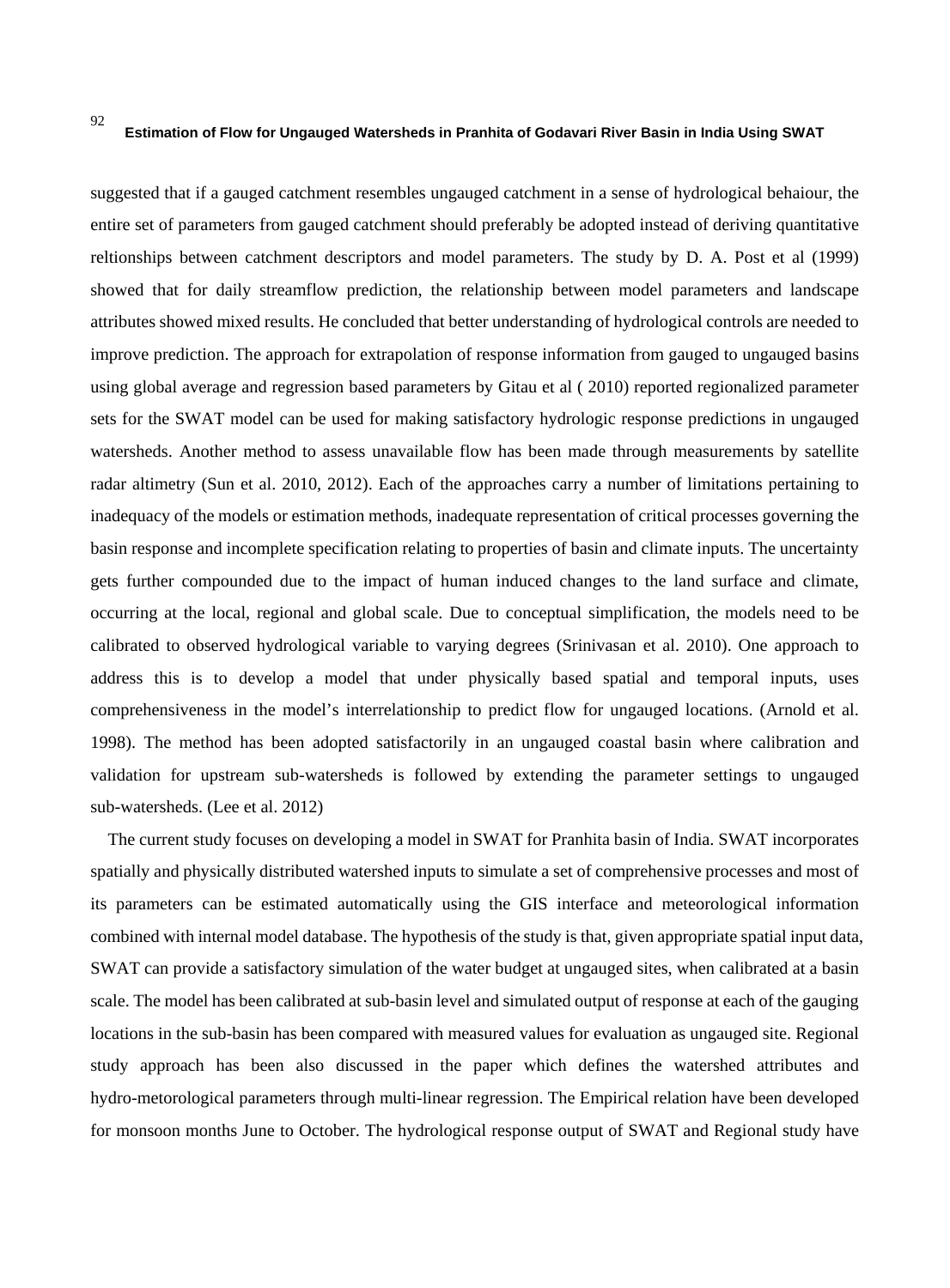been compared with observed flow and evaluation of the two approaches as a tool for ungauged flow estimation have been evaluated.

## **Study area description**

The Pranhita sub-basin, located in central part of India, belongs to the Godavari basin, comprising of rivers Wainganga, Penganga and Wardha (*Figure 1*) draining an area of 1,09,079 km<sup>2</sup>. The highest point of the basin is at 1086 m.a.s.l and the lowest point is located at Tekra gauging station at 95 m.a.s.l. Close to 75% of the watershed area lies below 451m elevation and 50% above 321m. The mean slope is around 0.016. The average daily discharge is 1063 cumec near the outlet with values ranging from 1.1 to 38914 cumec. The average annual rainfall varies from 900mm to 1900mm out of which more than 90% is received during the south-west monsoon from June to October.

### **SWAT model description**

SWAT is a physically based, continuous time model with spatially explicit parameterization (Arnold et al., 1996). The model divides watershed into multiple sub-basins and further sub-divides into Hydrologic Response Units (HRUs) based on land use, soil and slope information . The major components of SWAT include hydrology, weather, erosion, plant growth, nutrients, pesticides, land management, and stream routing. Physical characteristics, such as slope, reach dimensions, and climatic data are considered for each subbasin. For climate, SWAT uses the data from the station nearest to the centroid of each subbasin. Calculated flow, sediment yield, and nutrient loading obtained for each subbasin are then routed through the river system. Channel routing is simulated using the variable storage or Muskingum method. For this study, only SWAT components concerned with runoff simulation is briefly introduced.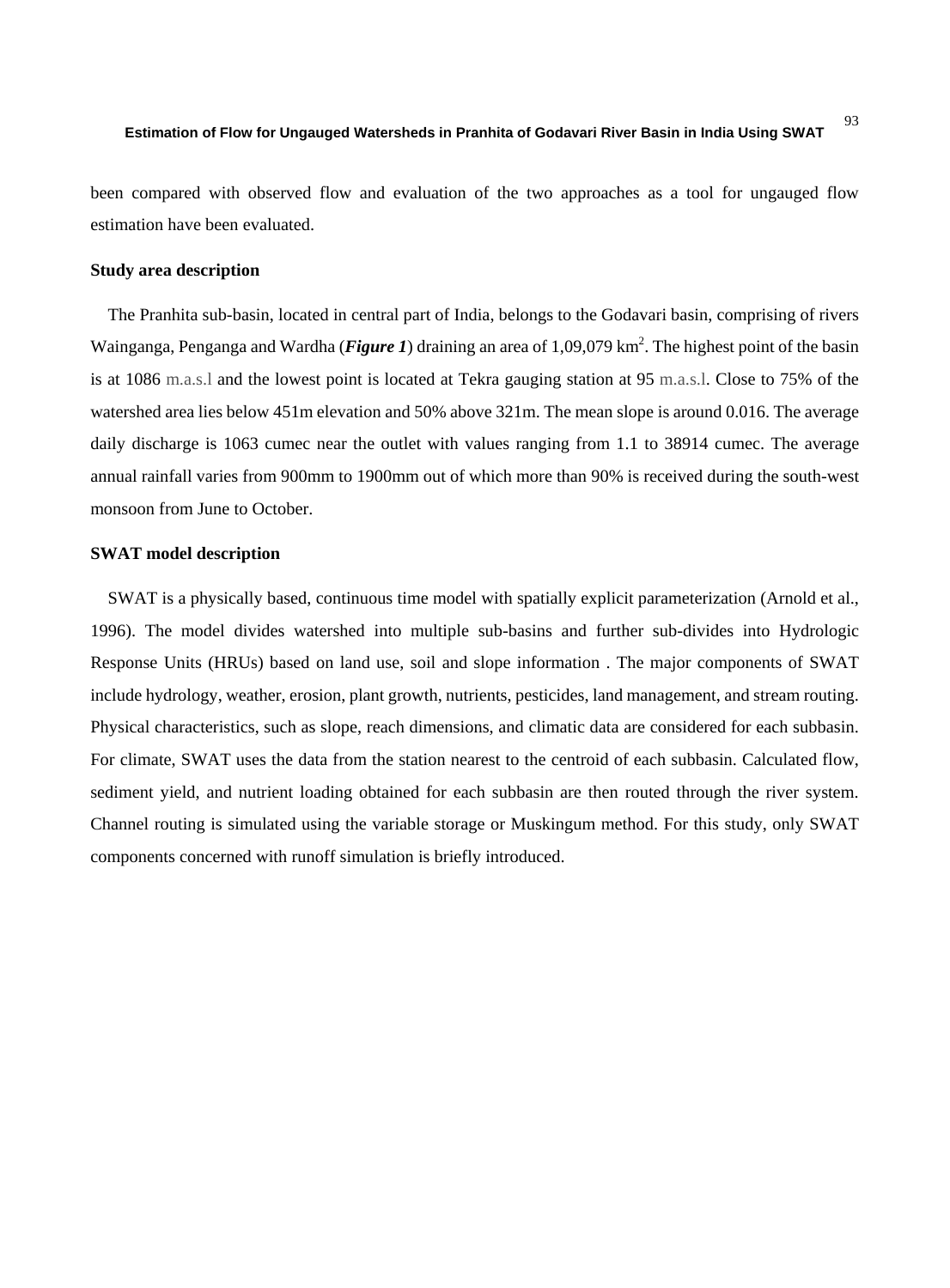

Figure 1: Pranhita Sub basin of Godavari

The local HRU water balance is presented by four storage volumes: snow, soil profile, shallow aquifer, and deep aquifer. Soil profile can be subdivided into multiple layers. Soil water processes include infiltration, evaporation, plant uptake, lateral flow, and percolation to lower layers. The soil percolation component of SWAT uses a water storage capacity technique to predict flow through each soil layer in the root zone. Downward flow occurs when field capacity of a soil layer is exceeded and the layer below is not saturated. Percolation from the bottom of the soil profile recharges the shallow aquifer. Daily average soil temperature is simulated as a function of the maximum and minimum air temperature. If the temperature in a particular layer reaches less than or equal  $0<sup>0</sup>C$ , no percolation is allowed from that layer. Lateral sub-surface flow in the soil profile is calculated simultaneously with percolation. Groundwater flow contribution to total stream flow is simulated by routing a shallow aquifer storage component to the stream (Arnold and Allen, 1996). The model offers three options for estimating potential evapotranspiration (PET) including Hargreaves (Hargreaves and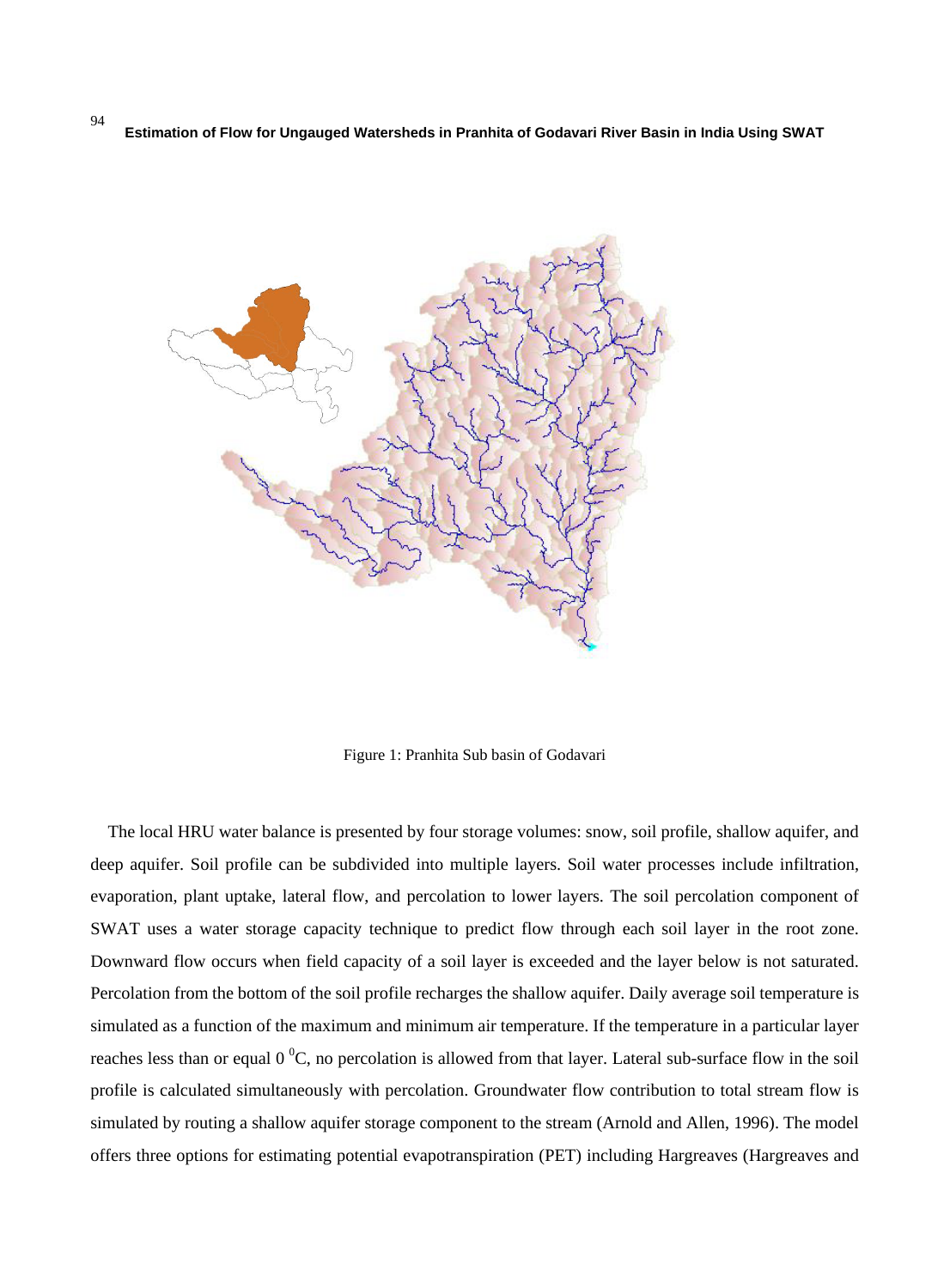95

Samani, 1985) , Priestley-Taylor (Priestley and Taylor, 1972), and Penman-Monteith (Monteith, 1965) method.

It computes evaporation from soil and plants separately. Percolation from the bottom of the soil profile and root zone recharges the shallow unconfined aquifer. Surface runoff from daily rainfall is estimated with a modification of the Soil Conservation Service (SCS) Curve Number (CN) method and Green-Ampt infiltration method. Return flow is simulated by creating a shallow aquifer (Arnold et al.,1998). Runoff is predicted separately for each HRU and routed to obtain the total runoff for the watershed. Hydrologic routines within SWAT account for snowfall and melt, vadose zone processes (i.e. infiltration, evaporation, plant uptake, lateral flow and percolation) and ground water flows. Outflow from a channel is adjusted for transmission losses, evaporation, diversions and return flow.

## **SWAT model setup**

The parameters of watershed were derived using the SWAT Map Window interface, which provides a graphical support and allows the construction of the model input into the digital maps. HRUs are the basic building blocks of SWAT at which all landscape processes are computed. In this study, a total of 268 number of Hydrological units were defined in the Pranhita basin at the threshold drainage area of 250 sq km. As a physically based hydrological model, SWAT requires a great deal of input data in order to derive parameters that control the hydrological processes in a given watershed. Major input dataset include weather, topography, soil, land use/land cover data and management practices. The data used in modeling are :

Digital Elevation dataset (DEMs) at 90m resolution obtained from the NASA Shuttle Radar Topographic Mission (SRTM) website. The elevation dataset has been used for automatic delineation of watershed boundary and channel network to provide watershed configuration and topographic parameter estimation. The main inputs provided by the DEM are channel length (main and tributary routing streams), channel slope and tributary slope by HRU. The basin has medium topographic relief with the elevation in the basin ranging from 1086m to 100m. The average slope of the sub-basin is 1.6%.

The Landuse map was obtained from USGS Global Land Cover Characterisation (GLCC) database (April 1992-March 1993) [http://edcsns17.cr.usgs.gov/glcc/glcc.html\)](http://edcsns17.cr.usgs.gov/glcc/glcc.html). Based on the landuse and land cover LULC data, the sub-basin consists of 73% agriculture, 20% pasture, 6% forest (Refer *Figure 2*) coverage. While the agriculture dominates throughout the area with pasture land distributed in between, the eastern fringes have forest covering. The LULC were developed for 1992-1993 which represents the time of model calibration as not much of changes in landuse have occurred in the intervening period.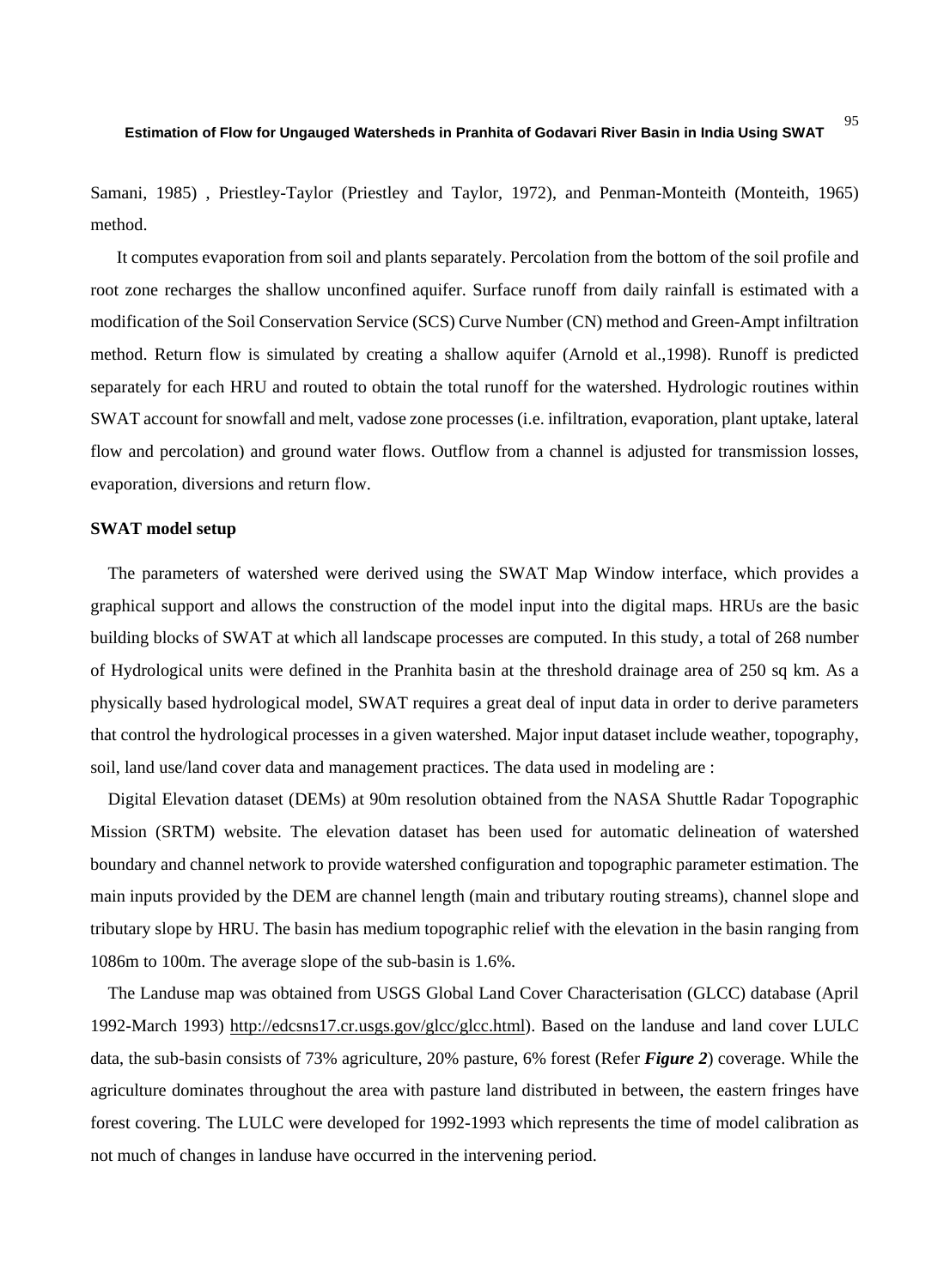The soil map by Food and Agriculture Organisation of the United Nations (FAO,1995) with a spatial resolution of 10km as per AISLUS Classification, was used. The spatial data reveals that the soil of Pranhita sub-basin is predominantly clay with clay loamy soil interspersed throughout the basin.

National Climate Centre (NCC) of Indian Meterological Department (IMD) has developed high resolution long range gridded daily rainfall and temperature dataset for the Indian region. These dataset provide daily precipitation and temperature values at 0.5 and 1 degree interval respectively and give a good information on the spatial and temporal distribution of precipitation and temperature in the study watershed. The spatio-temporal dataset of daily precipitation and temperature (maximum and minimum) were provided using IMD gridded dataset. The aggregated daily precipitation and temperature to the subbasins creates one weather station for each HRU sub-basin using GIS interface, to input into the SWAT model. Wind speed and solar radiation were simulated from the nearest climate station using the weather generator in SWAT. Similarly, evapotranspiration was calculated within the model using Penman-Montieth Method (Montieth, 1965).



Figure 2: Land Use Cover Map for Pranhita Sub basin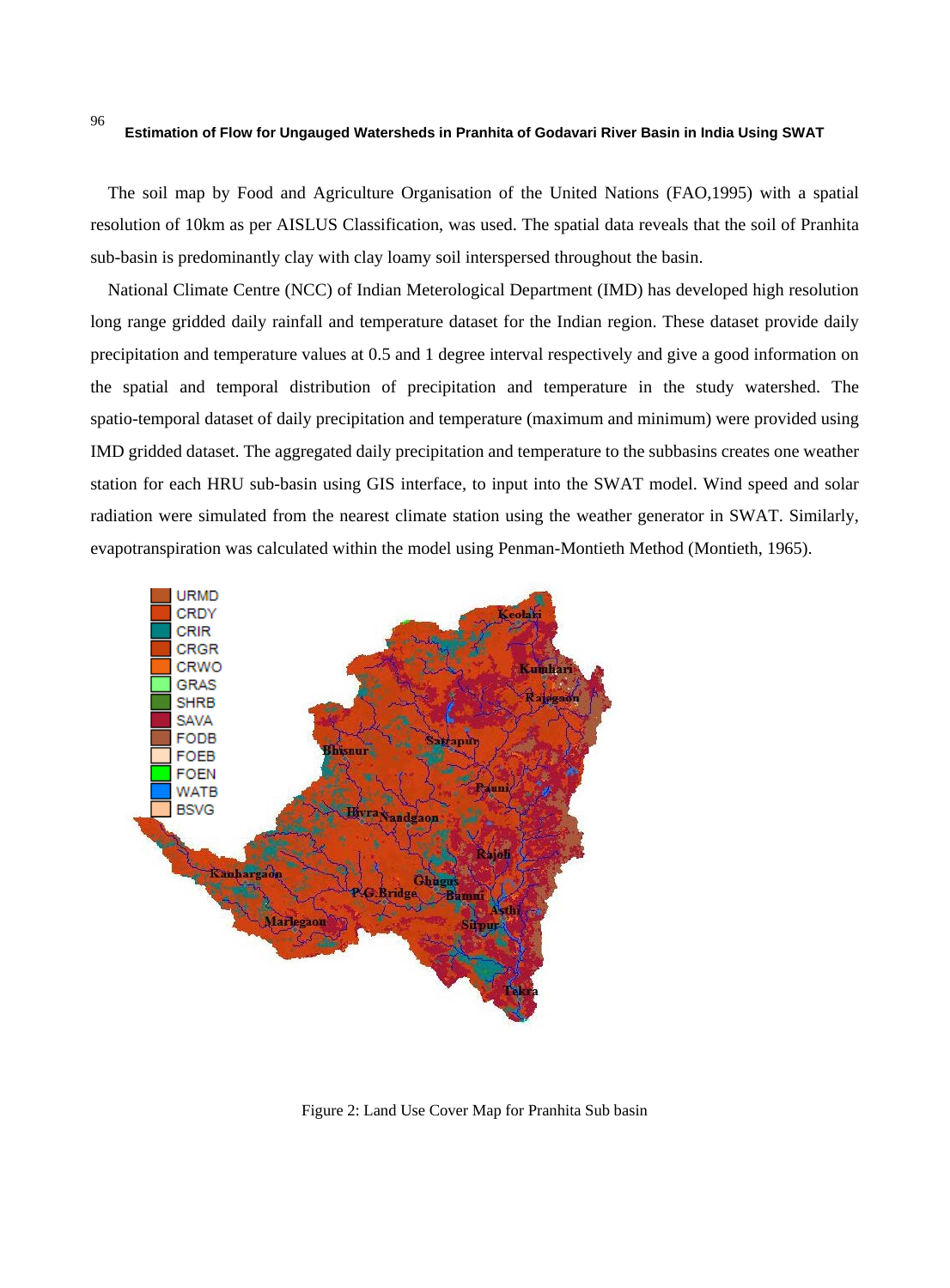# **Streamflow**

The daily and monthly streamflow observation data for calibration and validation has been obtained from CWC (Central Water Commission) maintained gauging stations. **Figure 2** shows the CWC monitoring gauging locations of streamflow data used in comparing with SWAT outputs. Naturalisation of flow has been done to adjust them for the effects of regulation from several irrigation projects, as the basin has about 12% utilization reported from studies.

### **Evaluating the performance of SWAT predictions**

The model has been calibrated at sub-basins viz. Wardha, Penganga and Pranhita at their outlet. The calibrated values of input parameters were obtained by calibrating SWAT to obtain the closest match of simulated water budget components to observed values for the period 1971-72 to 1982-83, while maximizing the agreement between the observed and predicted total water yield at annual and monthly intervals. The calibration was made from June 1971 to May 1983 over a period of 13 years for which utilization data is available. The flow records within the sub-basins after naturalization, have been used to evaluate the spatial extrapolation capability of SWAT for ungauged flow estimation. The objective of validation at these smaller sub-watersheds is to ensure that the model is accurately simulating the watershed on different spatial scales. The flows were compared on monthly and annual basis. A hydrologic model such as SWAT is said to have good performance when the simulated flow hydrograph at a given location within a watershed is comparable with the corresponding observed hydrograph in terms of volume and peak. Besides visualization plot showing simulated versus observed values, the evaluation coefficients for deterministic predictions include percent bias (PBIAS), coefficient of determination  $(R^2)$ , and Nash Sutcliffe efficiency (NSE), following statistical guidelines set by Moriasi et al. (2007).

PBIAS measures the average tendency of simulated data to be larger or smaller than the observed counterparts (Gupta et al., 1999). PBIAS values with small magnitude are preferred. Positive values indicate model overestimation bias, and negative values indicate underestimation model bias (Gupta et al., 1999). The  $R<sup>2</sup>$  value is equal to the square of Pearson's product moment correlation coefficient (Legates and McCabe, 1999). It represents the proportion of total variance in the observed data that can be explained by the model.  $\mathbb{R}^2$ ranges from 0.0 to 1.0. Higher values equate to better model performance. NSE indicates how well the plot of observed versus simulated values fits the 1:1 line. It ranges from −∞ to 1 (Nash and Sutcliffe, 1970), and larger NSE values denote better model performance. Although  $R^2$  values have been used often in the past to compare model results, the recommendations of ASCE (1993) indicate that the Nash-Sutcliff measure is a better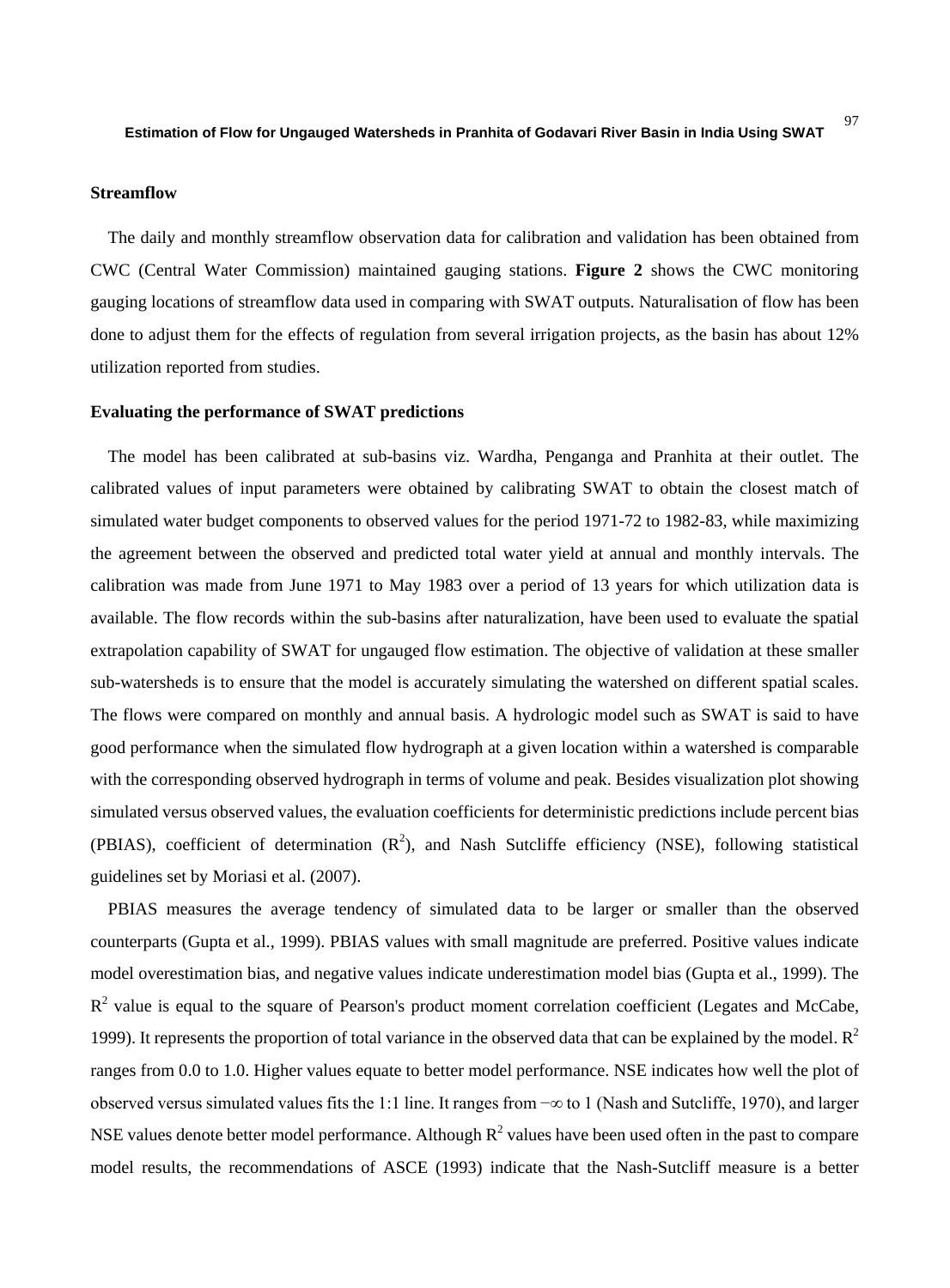representative measure for model goodness of fit. A higher value of  $R<sup>2</sup>$  and NSE indicates simulation outcome matches measured values of water budget components more closely.

$$
PBIAS = \frac{\Sigma(Q_m - Q_s)}{\Sigma(Q_m)} \times 100
$$

$$
R^{2} = \sigma^{2} = \frac{\left[ \left( Q_{m} - \overline{Q}_{m} \right) \left( Q_{s} - \overline{Q}_{s} \right)^{2} \right]}{\sum \left( Q_{m} - \overline{Q}_{m} \right)^{2} \sum \left( Q_{s} - \overline{Q}_{s} \right)^{2}}
$$

$$
NSE = 1 - \frac{\Sigma (Q_m - Q_s)^2}{\Sigma (Q_m - \overline{Q}_m)^2}
$$

Where, Qm = Measured discharge, Qs = Simulated discharge,  $\overline{Q_m}$  = Mean of Measured discharge series,  $\overline{Q_s}$  Mean of Simulated discharge series, The other symbols have the same meanings as defined in the preceding equation.

# **2. Results and Discussion**

The objective of calibrating SWAT at annual and monthly level for flow at the three gauging stations Tekra, Ghugus and P G Bridge were achieved within measurement error (*Table 2)*. The NSE values range from 0.88 to 0.93 on an annual scale and from 0.91 to 0.95 on monthly scale for calibration period. Similarly,  $R^2$  vary from 0.92 to 0.95 and PBIAS values are less than 20% . The validation results are marginally low in some but well within an acceptable range.

Table 2: Performance measure of SWAT model

|            | C. A.  | Monthly |                    |       |            | Annual |            |              |
|------------|--------|---------|--------------------|-------|------------|--------|------------|--------------|
|            | km2)   |         |                    | $R^2$ | <b>NSE</b> | $R^2$  | <b>NSE</b> | <b>PBIAS</b> |
| Tekra      | 108780 | Calib   | 1971-72 to 1982-83 | 0.95  | 0.94       | 0.92   | 0.88       | $-10$        |
|            |        | Valid   | 1983-84 to 1992-93 | 0.97  | 0.95       | 0.98   | 0.89       | $-16$        |
| Ghugus     | 21429  | Calib   | 1971-72 to 1983-84 | 0.92  | 0.91       | 0.93   | 0.91       | $-5$         |
|            |        | Valid   | 1984-85 to 1993-94 | 0.90  | 0.87       | 0.90   | 0.84       | $-15$        |
| P G Bridge | 18441  | Calib   | 1971-72 to 1983-84 | 0.95  | 0.95       | 0.94   | 0.93       | $-7$         |
|            |        | Valid   | 1984-85 to 1993-94 | 0.93  | 0.92       | 0.96   | 0.95       | -9           |

The model output was also compared for dry and wet years. An analysis of wetter than normal years and drier than normal years shows that the model gives better results in wetter years than drier years. For example,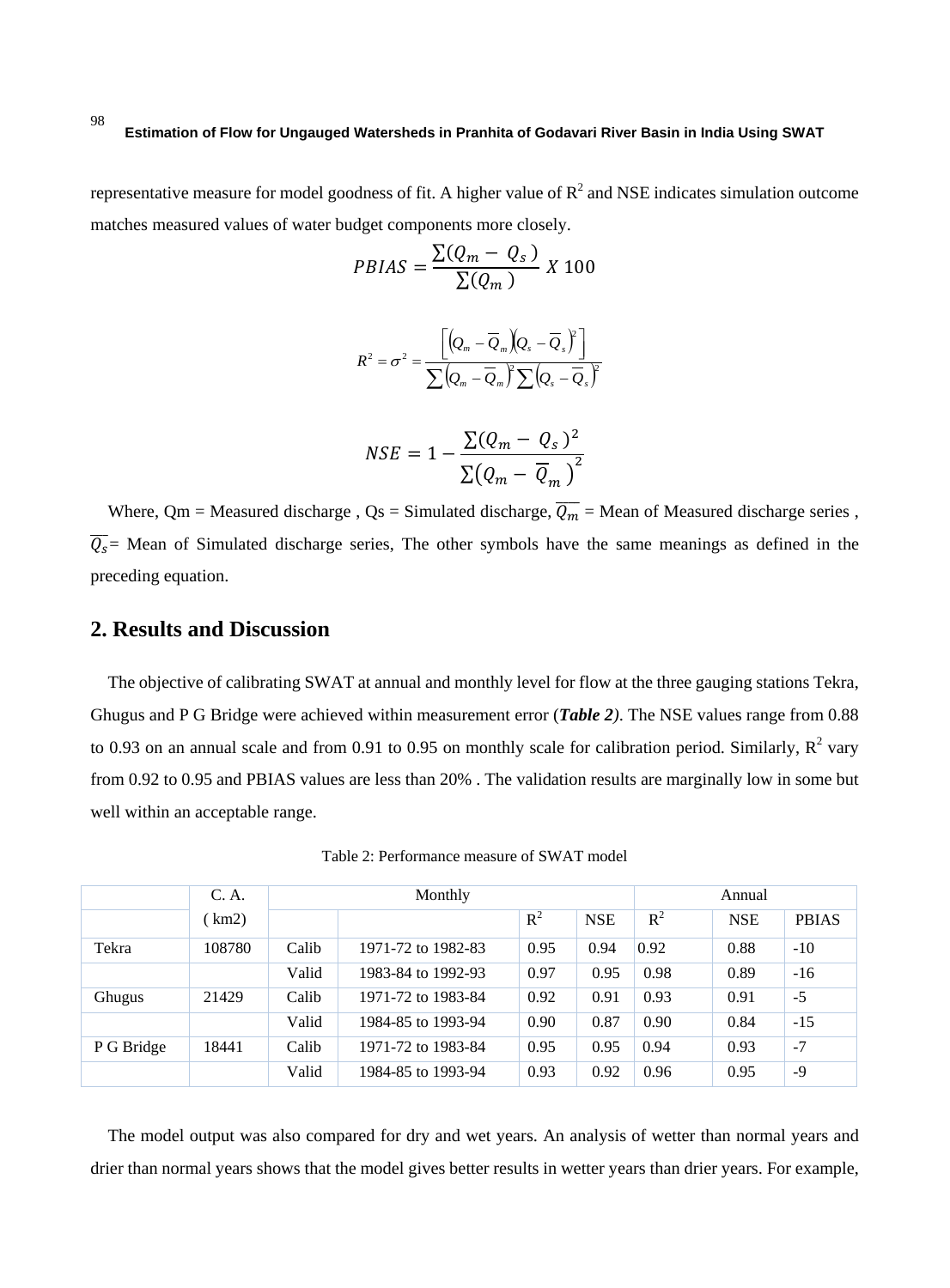the monthly NSE's are 0.94 for the three wet years and 0.58 for the four drier years. A comparison of the monthly observed and simulated streamflow for the wet years with highest NSE and dry years with the worst NSE reveals that the model tended to overpredict streamflow during the monsoon period of the year.

Given the parameter settings derived from calibration, the extrapolation to ungauged sites have been checked at 16 station for the time period 1990-91 to 1999-00. The statistics  $R^2$ , NSE and PBIAS compare reasonably well. (refer **Table 3**). With the exception of Bishnur and Hivra of Wardha sub-basin, the model performance obtained from calibrated model range between acceptable and good. In general, the results show more than 90% of the stations have annual NSE values greater than 0.5 and about 60% have NSE greater than 0.8. Also, measure for annual  $R^2$  of 0.8 were exceeded by 14 out of 16 stations and 0.9 by 10 out of 16 sites. On similar lines, monthly NSE of 0.5 is exceeded by 95% stations and 0.8 by 56%.

|                |                |           | Catchment Area     | Annual |            |           | Monthly |            |
|----------------|----------------|-----------|--------------------|--------|------------|-----------|---------|------------|
|                | <b>Station</b> | Sub-basin | (km <sup>2</sup> ) | $R^2$  | <b>NSE</b> | PBIAS (%) | $R^2$   | <b>NSE</b> |
| 1              | Asthi          | Pranhita  | 50990              | 0.97   | 0.92       | $-8.3$    | 0.94    | 0.94       |
| $\overline{c}$ | Bamni          | Pranhita  | 46020              | 0.95   | 0.86       | $-16.8$   | 0.93    | 0.9        |
| 3              | <b>Bishnur</b> | Wardha    | 5000               | 0.79   | 0.09       | $-44$     | 0.71    | 0.3        |
| $\overline{4}$ | Ghugus         | Wardha    | 21429              | 0.98   | 0.63       | $-37.4$   | 0.81    | 0.62       |
| 5              | Hivra          | Wardha    | 10240              | 0.89   | 0.15       | $-56$     | 0.82    | 0.59       |
| 6              | Kanhargaon     | Penganaga | 3515               | 0.97   | 0.94       | $-7$      | 0.82    | 0.81       |
| 7              | Keolari        | Pranhita  | 2970               | 0.91   | 0.69       | $-24.5$   | 0.9     | 0.85       |
| 8              | Kumhari        | Pranhita  | 8070               | 0.97   | 0.85       | $-15.7$   | 0.92    | 0.91       |
| 9              | Marlegaon      | Penganga  | 7410               | 0.99   | 0.57       | $-41$     | 0.91    | 0.81       |
| 10             | Nandgaon       | Wardha    | 4580               | 0.94   | 0.33       | $-38$     | 0.94    | 0.71       |
| 11             | Pauni          | Pranhita  | 35520              | 0.97   | 0.54       | $-29.1$   | 0.93    | 0.73       |
| 12             | P G Bridge     | Penganga  | 18441              | 0.97   | 0.89       | $-16.7$   | 0.94    | 0.88       |
| 13             | Rajegaon       | Pranhita  | 5380               | 0.71   | 0.62       | $-16.9$   | 0.77    | 0.76       |
| 14             | Rajoli         | Pranhita  | 1900               | 0.93   | 0.72       | $-15$     | 0.93    | 0.91       |
| 15             | Satrapur       | Pranhita  | 11100              | 0.85   | 0.71       | $-16.1$   | 0.81    | 0.66       |
| 16             | Sirpur         | Pranhita  | 47500              | 0.98   | 0.9        | $-14.7$   | 0.93    | 0.91       |

Table 3: Statistical measure of model output for various sites in Pranhita basin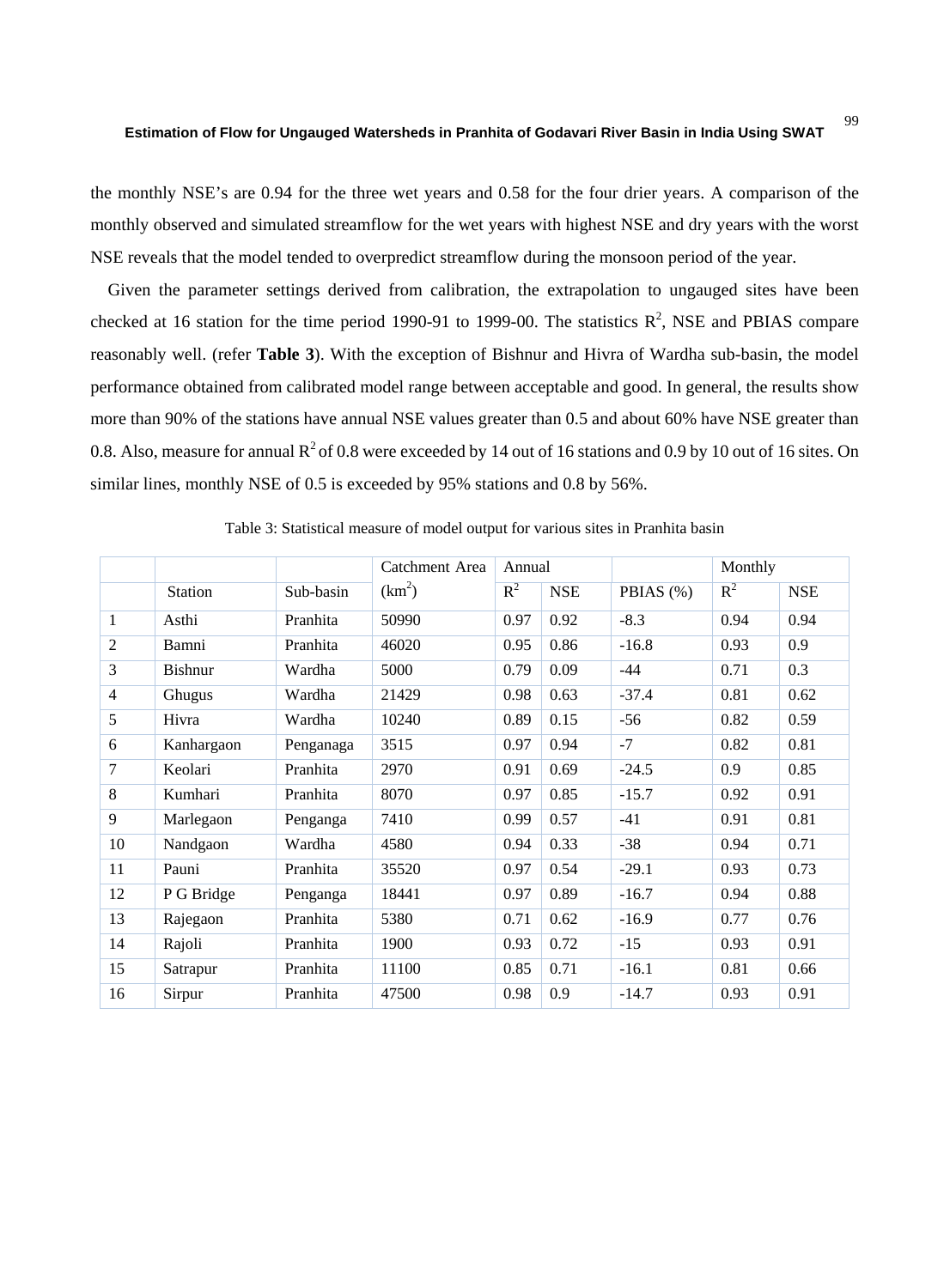### **Regression approach to Regional study**

Regression is the most widely used technique for transferring information to ungauged catchment. A Regional Analysis has been made for Pranhita sub-basin by relating climate and catchment attributes of dataset generated by SWAT with hydrological response on a monthly level. A dataset of these parameters have been developed from the calibrated SWAT sub-basin level output. Six dimensions viz. precipitation (mm), percentage cropped area (%CA), percentage forest area (%FA), mean temperature ( ${}^{0}C$ ), relief (m), and catchment area (km<sup>2</sup>) have been used as clustering variables. Multiple regression analysis was undertaken on the data set of each sub-basin Wardha, Penganga and Wainganga. The correlation matrix of the six variables with average natural runoff was performed to identify the cross correlation among parameters. Data were standardized to transform all the data to have zero mean and unit standard deviation by applying the relation  $(xi-\mu)/\sigma$ , where  $\mu$  and  $\sigma$  are the mean and standard deviation of xi's. Covariance matrix was formed from the data set and Eigen values were calculated. This was followed by arranging the components in order of significance, to eliminate the components of less significance. The standardized data series were multiplied with the chosen eigenvectors to derive principal components.

k-means clustering was adopted to partition the data in which each observation belongs to the [cluster](https://en.wikipedia.org/wiki/Cluster_(statistics)) with the nearest [mean](https://en.wikipedia.org/wiki/Mean) as initial centroid. Each data object pi (1≤ i ≤ n) was assigned to the closest centroids qj (1≤ j  $\leq$  k) using Euclidean distance formula.

$$
ED(p,q) = \sqrt{(p_1 - q_1)^2 + (p_2 - q_2)^2 + \dots + \dots + (p_d - q_d)^2} \quad .
$$

In K-means clustering algorithm, the objective is to minimise the sum of minimum distance i.e., distances to the nearest cluster centers.

$$
\sum_{j=1}^{k} \sum_{i=1}^{n} [x_i^j - c_j]^{2} \dots \dots \dots \dots \dots
$$

where,  $x_i^j$  is the data point belonging to the cluster j and cj is the cluster center.

The sub-basins output simulation data set were set into the selected cluster groups. After dividing the dataset into clusters, multi linear regression that relate the dependent variable "monthly discharge" with the independent variables namely, "Precipitation", "Temperature", "Relief", "% Crop Area", "% Forest Area" and "Catchment/ sub basin area" were developed for monsoon months June to October for each cluster.

The form of the equation is expressed as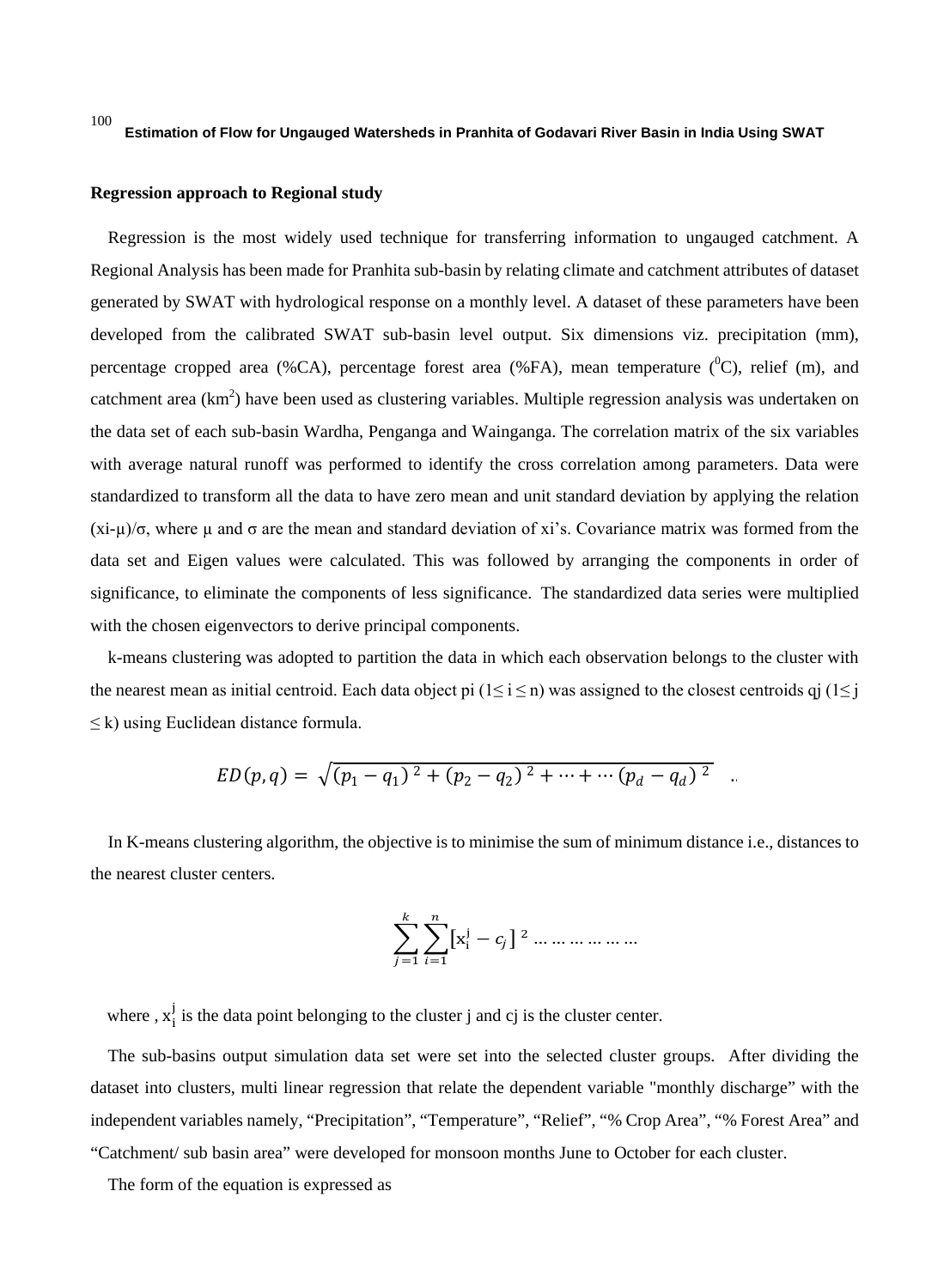$Q$  (mm) = C<sub>1</sub> PCP + C<sub>2</sub> PCP<sup>2</sup> + C<sub>3</sub> PCP1 + C<sub>4</sub> PCP2 + C<sub>5</sub> PCP3 + C<sub>6</sub> RL + C<sub>7</sub> (%CA) + C<sub>0</sub>

Where,

 $PCP = Total \, precipitation \, during \, the \, period/ \, month \, (mm); \, PCP1 = \, Precision \, in \, the \, previous \, month \; ; \, PCP1 = \, Precision \, in \, the \, previous \, month \, is \, 1.$ PCP2= Precipitation in the 2<sup>nd</sup> previous month : PCP3= Precipitation in the 3<sup>rd</sup> previous month : %CA = Percentage Cropped area; %FA = Percentage Forest area; RL = Relief i.e. difference between maximum and minimum elevation (m).

Some of the Empirical relations derived to evaluate monthly flow Q (mm) are provided in **Table 4**.

| Months   | $C_1$                    | C <sub>2</sub>           | $C_3$          | $C_4$                    | $C_5$                    | $C_6$                    | $C_7$                        | $C_0$      |  |
|----------|--------------------------|--------------------------|----------------|--------------------------|--------------------------|--------------------------|------------------------------|------------|--|
| Wardha   |                          |                          |                |                          |                          |                          |                              |            |  |
| June     | $\blacksquare$           | 0.0005                   | $\blacksquare$ | $\overline{\phantom{a}}$ | $\blacksquare$           | $\overline{\phantom{a}}$ | $\overline{\phantom{a}}$     | $-6.2871$  |  |
| July     | 0.5237                   | $\overline{\phantom{a}}$ | 0.2345         | $\overline{\phantom{a}}$ | $\overline{\phantom{a}}$ | $\overline{\phantom{a}}$ | $\overline{\phantom{a}}$     | $-117.238$ |  |
| Aug      | 0.7462                   | $\overline{\phantom{a}}$ | 0.0767         | $\overline{\phantom{a}}$ | $\overline{\phantom{a}}$ | $\overline{\phantom{a}}$ | $\overline{\phantom{a}}$     | $-106.15$  |  |
| Sept     | 0.5386                   | $\blacksquare$           | 0.0382         | $\overline{\phantom{a}}$ | $\blacksquare$           | $\blacksquare$           | $\overline{\phantom{a}}$     | $-28.0199$ |  |
| Oct      | 0.3564                   | $\blacksquare$           | 0.1023         | 0.0619                   | 0.0519                   | $\sim$                   | $\overline{\phantom{a}}$     | $-32.1961$ |  |
| Penganga |                          |                          |                |                          |                          |                          |                              |            |  |
| June     |                          | 0.0005                   | $\blacksquare$ | $\overline{\phantom{a}}$ | $\blacksquare$           | $-0.0309$                | $\blacksquare$               | $-1.6833$  |  |
| July     | 0.4797                   | $\blacksquare$           | 0.2362         | $\blacksquare$           | $\overline{\phantom{a}}$ | $\blacksquare$           | $\qquad \qquad \blacksquare$ | $-109.985$ |  |
| Aug      | 0.6784                   | $\blacksquare$           | 0.1236         | $\blacksquare$           | $\blacksquare$           | $\blacksquare$           | $\blacksquare$               | $-107.206$ |  |
| Sept     | 0.5082                   | $\overline{\phantom{a}}$ | 0.0983         | $\blacksquare$           | $\blacksquare$           | $\overline{\phantom{a}}$ | $\overline{\phantom{a}}$     | $-36.9148$ |  |
| Oct      | 0.351                    | $\overline{\phantom{a}}$ | 0.1062         | 0.085                    | 0.0772                   | $\overline{\phantom{a}}$ | $\overline{\phantom{a}}$     | $-46.6231$ |  |
| Pranhita |                          |                          |                |                          |                          |                          |                              |            |  |
| June     | $\overline{\phantom{a}}$ | 0.000675                 | $\blacksquare$ | $\overline{\phantom{a}}$ | $\overline{\phantom{a}}$ | $\blacksquare$           | $\overline{\phantom{a}}$     | $-11.94$   |  |
| July     | 0.646                    | $\overline{\phantom{a}}$ | 0.3059         | $\overline{\phantom{a}}$ | $\overline{\phantom{a}}$ | $\blacksquare$           | $\overline{\phantom{a}}$     | $-166.125$ |  |
| Aug      | 0.8401                   | $\blacksquare$           | $\blacksquare$ | ٠                        | $\overline{\phantom{a}}$ | $-0.0577$                | $\blacksquare$               | $-97.7935$ |  |
| Sept     | 0.6427                   | $\overline{\phantom{a}}$ | 0.0941         | $\overline{\phantom{a}}$ | $\overline{\phantom{a}}$ | $-0.0233$                | $\blacksquare$               | $-38.706$  |  |
| Oct      | 0.4048                   | $\overline{\phantom{a}}$ | 0.1644         | $\blacksquare$           | $\blacksquare$           | $\blacksquare$           | $-0.2872$                    | 22.9502    |  |

Table 4 : Multipliers and coefficients of Regional Relationship for Sub-basins of Pranhita

The flow simulation from Empirical relationship, SWAT output and observed flow for selected stations were compared. **Figure 3** shows the graphical plot of flow for monsoon months for selected stations within the basin. The simulated flow through calibration match the observed values and trends reasonably well. The flow simulated for Rajoli and Keolari by Regression is significantly good while acceptability of Kanhargaon and Satrapur is moderate. Overall The NSE values decrease by 25% in Regression based model than the calibrated model output.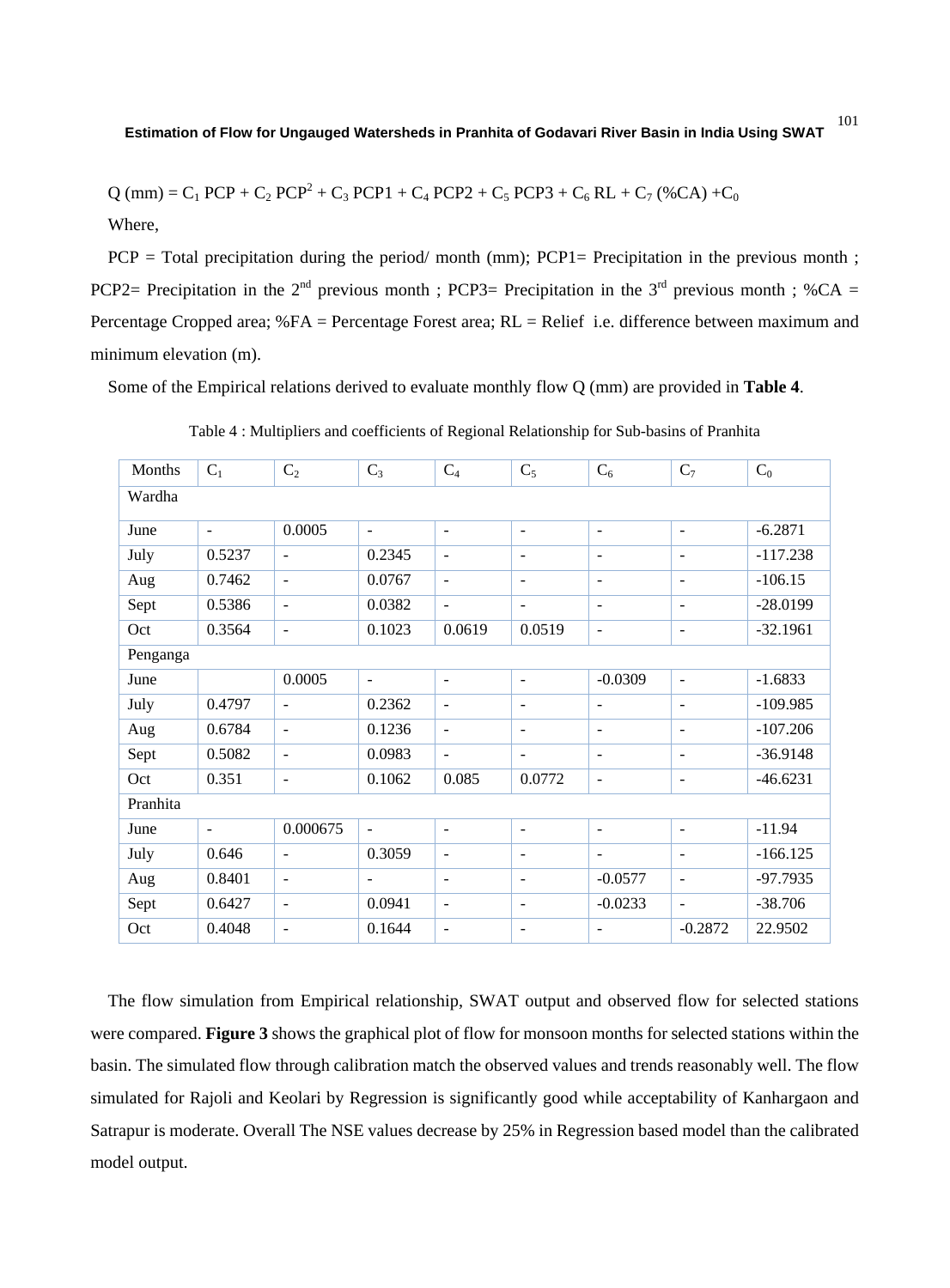The study validates how well distributed models are able to produce acceptable results using readily available, physically based input parameters for watersheds ranging from small to very large. It is worth noting that on average, the evaluation coefficients are less on a monthly temporal scale than an annual scale, which may be attributable to limited information about the detailed watershed characteristics and utilization pattern. **Figure 4** shows the scatter plots for monsoon stream flows for the period 1990 to 1999 between observed and simulated outputs of both the approaches for comparison. The calibrated flow shows slightly overestimated discharge while regression based flow shows underestimated values at high flow and overestimated values at lower flow at Kanhargaon. Keolari, Rajoli and Satrapur show consistent overestimation in both approaches. The Regression based overestimation is higher for Keolari and is lower for Satrapur and Rajoli.



Figure 3: A comparison between observed, calibration based and Empirical relation based streamflow hydrograph for selected stations within test basin for monsoon months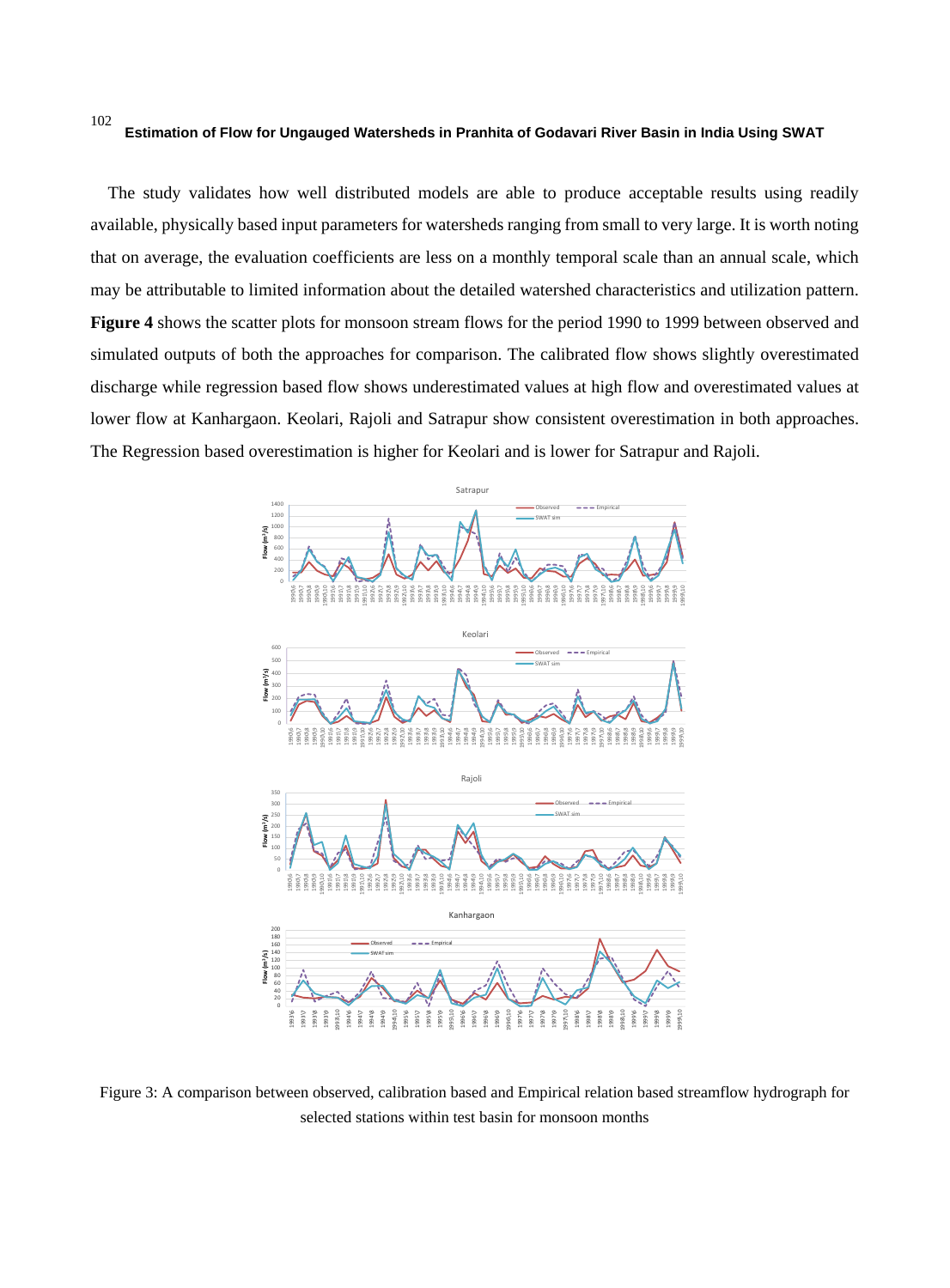



Figure 4: Scatter plot of observed with calibration based and Empirical relation based streamflow for selected stations within test basin

# **3. Conclusion**

The model proposed is a framework which combines spatial and temporal input data of hydrography, terrain, landuse, soil and weather for SWAT in the Pranhita basin. The calibrated SWAT model is tested for streamflow. The model was then validated and the parameter settings were extended to ungauged watersheds.

We used annual and monthly streamflow from 16 monitoring gauges located in the basin to test SWAT and found that SWAT can capture the amount and variability of annual and montly streamflow acceptably well.

The performance statistics of the model range between acceptable and good. In general, the results show more than 90% of the stations have annual NSE values greater than 0.5 and about 60% have NSE greater than 0.8. The low statistics of some stations may be attributed to incomplete information about the utilization details from reservoirs and dams within the watershed basin.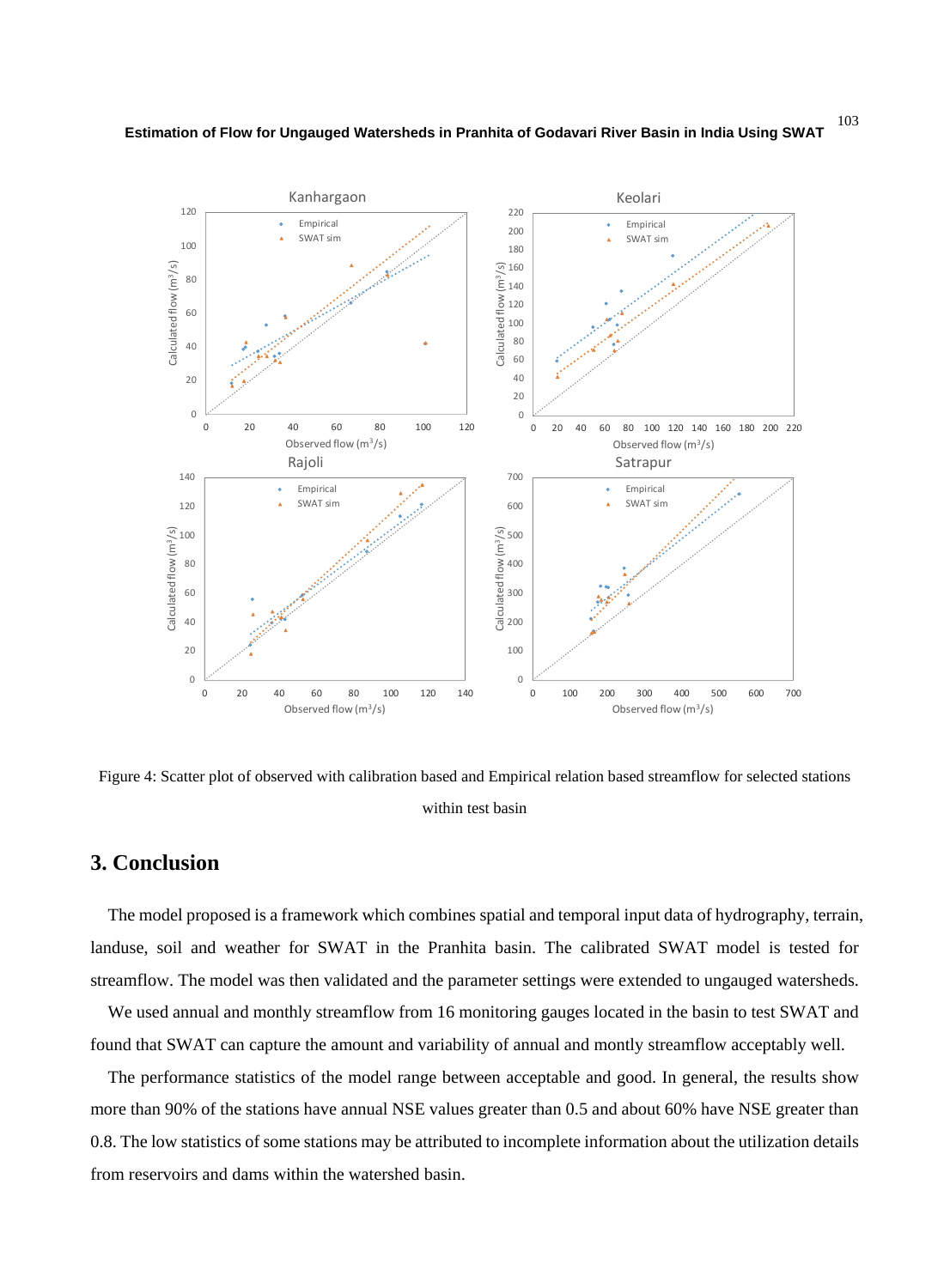Regional Analysis has been made for Pranhita sub-basin by relating climate and catchment attributes of dataset generated by SWAT with hydrological response on a monthly level. A dataset of these parameters have been developed from the calibrated SWAT sub-basin level output. Six dimensions viz. precipitation (mm), percentage cropped area (%CA), percentage forest area (%FA), mean temperature (in  $^0C$ ), relief (m), and catchment area  $(km^2)$  have been used as clustering variables. The flow simulation from Empirical relationship, SWAT output and observed flow for selected stations were compared. The fitness statistics of Regression derived flow show consistently lower NSE's as compared to SWAT output. Without undermining the ease of applicability of Regression relation for ungaued catchments, it may be worthwhile to conclude that direct SWAT output if calibrated at adequate resolution of hydro-meterollogical records can be a better spatial extrapolation technique for ungauged flow estimation. Overall, the SWAT model can satisfactorily predict hydrologic budget for the ungauged basins in Pranhita with calibration at basin scale. However, the ease of applicability of Empirical equation makes it a viable alternative to adopt for small watersheds. In the absence of better techniques available, Regression based approach can suitably be adopted for ungauged basins.

# **Acknowledgment**

The paper presents some results taken from the study undertaken under Regional Analysis for Development of Hydrological Design Aids Project by Central Water Commission. A special thanks goes to the project team of CES who provided valuable support on data analysis for developing the model.

# **References**

1, Arnold, J.G., Srinisvan, R., Muttiah, R.S., Williams, J.R., 1998.Large area hydrologic modeling and assessment. Part I: model development. J. Am. Water Resour. Assoc. 34 (1), 73–89.

2, Arnold, J. G., D. N. Moriasi, P. W. Gassman, K. C. Abbaspour, M. J. White, R. Srinivasan, C. Santhi, R. D. Harmel, A. van Griensven, M. W. Van Liew, N. Kannan, M. K. Jha. 2012 . SWAT Model use, Calibration and Validation. ASABE. 55(4) : 1491-1508.

3, Burn DH, Boorman DB. 1993. Estimation of hydrological parameters at ungauged catchments. Journal of Hydrology 143: 429-454.

4, C.-Y. XU. 1999. Estimation of Parameters of a Conceptual Water Balance Model for Ungauged Catchments Water Resources Management 13: 353–368.

5, David A Post , Anthony J Jackman.1999. Predicting the daily streamflow of ungauged catchments in S. E. Australia by regionalising the parameters of a lumped conceptual rainfall-runoff model . Ecological modelling 123 (1999) 91-104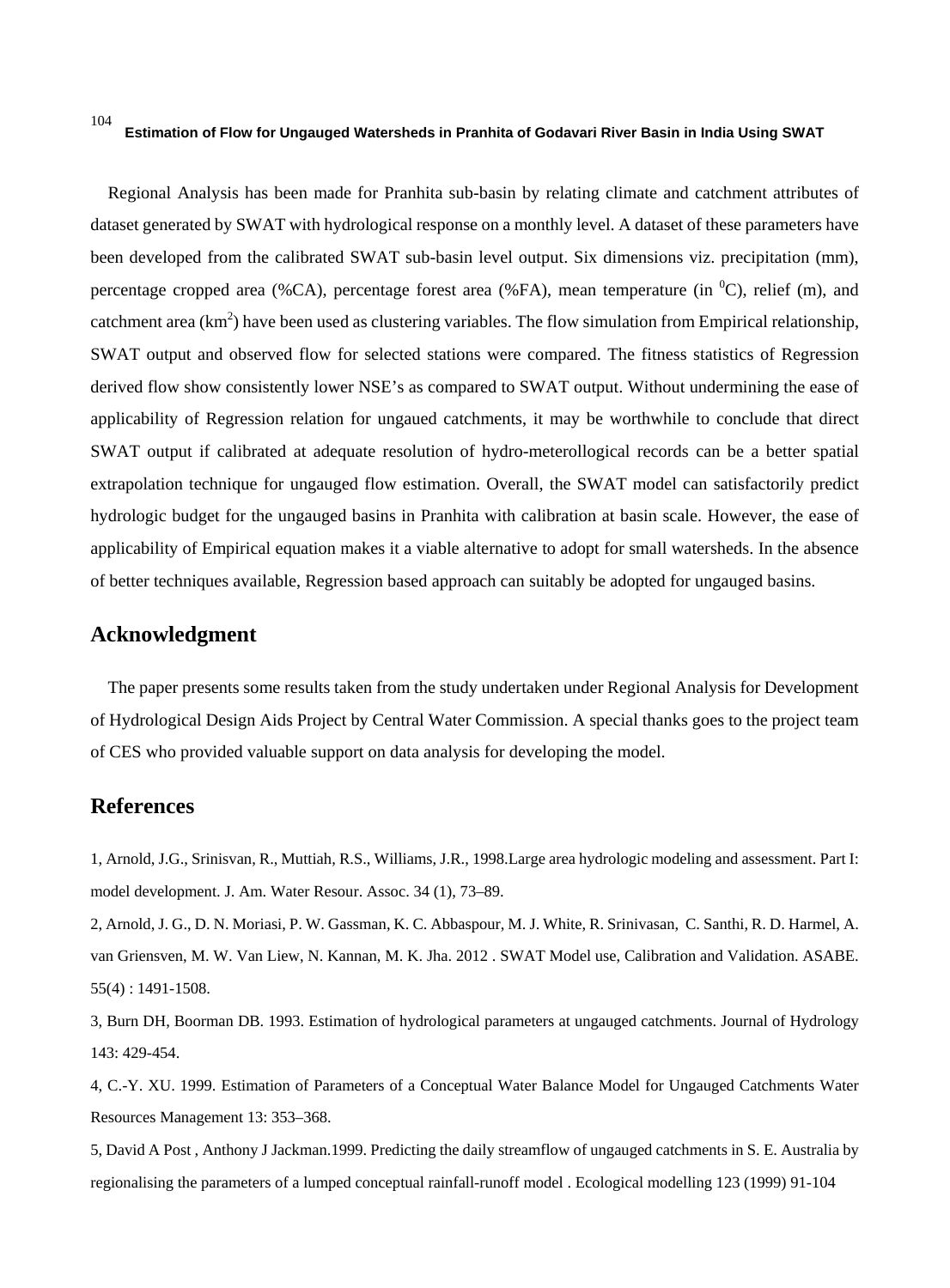6, Fernandez, W., Vogel, R.M., Sankarasubramanian, A., 2000. Regional calibration of a watershed model. llydrologicaî Sciences-Journal-des Sciences Hydrologiques, 45(5)

7, Gupta HV, Sorooshian S, Yapo PO (1999) Status of automatic calibration for hydrologic models: comparison with multilevel expert calibration. J Hydrolog Eng 4(2):135–143. doi:10.1061/(asce)1084-0699(1999) 4:2(135

8, Hargreaves, G., Samani, Z.A., 1985. Reference crop evapotranspiration from temperature. Appl. Eng. Agric. 1, 96–99.

9, Kokkonen T. S., Jakeman A. J., Young P. C., Koivusalo H. J. 2003. Predicting daily flows in ungauged catchments: model regionalization from catchment descriptors at the Coweeta Hydrologic Laboratory, North Carolina. Hydrol. Process. 17, 2219-2238

10, Lee T., R. Srinivasan, J. Moon, N. Omani. 2011. Estimation of Fresh Water Inflows to Bays from Gaged and ungauged Watersheds. ASABE. 27(6): 917-923

11, Margaret W. Gitau, I. Chaubey , 2010. Regionalization of SWAT model Parameters for use in ungauged Watersheds, Water 2010, 2, 849-871

12, Merz\* R. , Blo¨schl G., 2004. Regionalisation of catchment model parameters. Journal of Hydrology 287, 95–123

13, Monteith, J.L., 1965. Evaporation and environment. In: Fogg, G.F. (Ed.), The State and Movement of Water in Living Organisms. Cambridge University Press, Cambridge, pp. 205–234.

14, Priestley, C.H.B., Taylor, R.J., 1972. On the assessment of surface heat flux and evaporation using large-scale parameters. Monthly Weather Rev. 100, 81–92.

15, NERC. 1975. Flood Studies Report. Natural Environment Research Council: London.

16, Mimikou M, Gordios J. 1989. Predicting the mean annual flood and flood quantiles for ungauged catchments in Greece. Hydrological Sciences Journal 34: 169-184.

17, Moriasi DN, Arnold JG, Van Liew MW, Bingner RL, Harmel RD, Veith TL (2007) Model evaluation guidelines for systematic quantification of accuracy in watershed simulations. Transactions of the Asabe 50(3):885–900

18, Nash, J. E. and Sutcliffe, J.: 1970, River flow forecasting through conceptual models Part 1. A discussion of principles, J. Hydrol. 10, 282–290.

19, Nathan RJ, McMahon TA. 1990. Identification of homogenous regions for the purposes of regionalisation. Journal of Hydrology 121: 217-238.

20, Post DA, Jakeman AJ. 1996. Relationships between catchment attributes and hydrological response characteristics in small Australian mountain ash catchments. Hydrological Processes 10: 877-892.

21, Post DA, Jakeman AJ. 1999. Predicting the daily streamflow of ungauged catchments in SE Australia by regionalising the parameters of a lumped conceptual rainfall-runoff model. Ecological Modelling 123: 91-104.